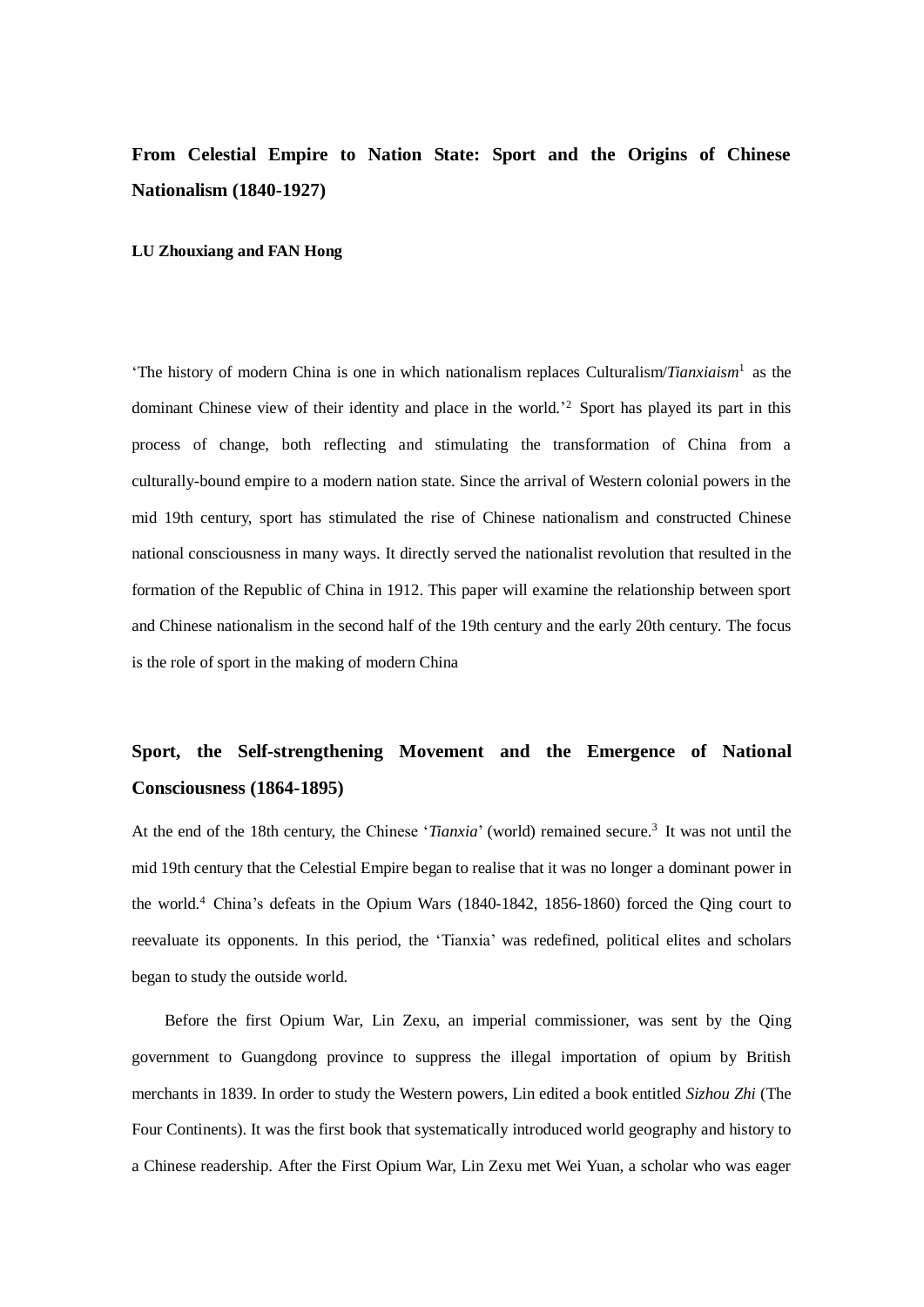to secure China from the danger of Western aggression. They both agreed that the lack of knowledge on the West was one of the key reasons for China's defeat. In order to waken the Chinese people and save the country, Lin suggested that Wei write a new world geography and history book based on *Sizhou Zhi*. In 1842, Wei published a new book *Haiguo Tuzhi* (Illustrated Treatise on Maritime Countries).<sup>5</sup> In *Haiguo Tuzhi*, Wei introduced world geography, history, politics, religion, modern science and technology. He also examined the reasons for China's defeat in the Opium War and raised the idea: '*shi yi zhi changji yi zhi yi*' [learn advanced technology from the barbarians to defeat the barbarians]. Wei suggested that in order to achieve national salvation, China must learn from the West to develop its industry, navigation, education, finance and have political reform.<sup>6</sup>

Zhao Suisheng has asserted that the rise of Chinese nationalism was entangled in the intellectual search for answers to the questions on China's defeat in the Opium war.<sup>7</sup> As the first book that discussed China's defeat and future, *Haiguo Tuzhi* enlightened scholars and political elites. Based on WeiYuan's idea, notable political figures in the government including Prince Luanqi (1832-1898), Zhang Zhidong (1837-1909), Li Hongzhang (1823-1901), Zuo Zongtang (1812-1885), Zeng Guofan (1811-1872) and Feng Guifeng (1809-1874) launched the Self-strengthening Movement in 1864.<sup>8</sup> 'Learn advanced technology from the barbarians to defeat the barbarians', 'Self-strengthening' and 'Seek Wealth' became the slogans of the movement.

The Self-strengthening Movement leaders tried to discover the internal cause for China's weakness. Feng Guifeng proposed four reasons to explain China's failure: the lack of political, economic, social, and cultural development. To overcome these four reasons, he urged the introduction of Western technology as well as the means to produce the technology. Self-strengthening leaders initiated a modernization movement to promote industry, military force, commerce, agriculture and education. Modern factories were built, modern schools were established, and students were sent abroad to study. Western technologies were introduced to China.<sup>9</sup>

Together with Western science, technology and merchandise, Western military physical exercises which stressed physical power, unity and discipline were imported by the Qing government to build up the physicality of the soldiery. Friedrich Ludwig Jahn (1778-1852), a German gymnastics educator and nationalist, developed German gymnastics in the 1800s and 1810s. Jahn formed the idea of restoring Prussian by the development of people's physical strength through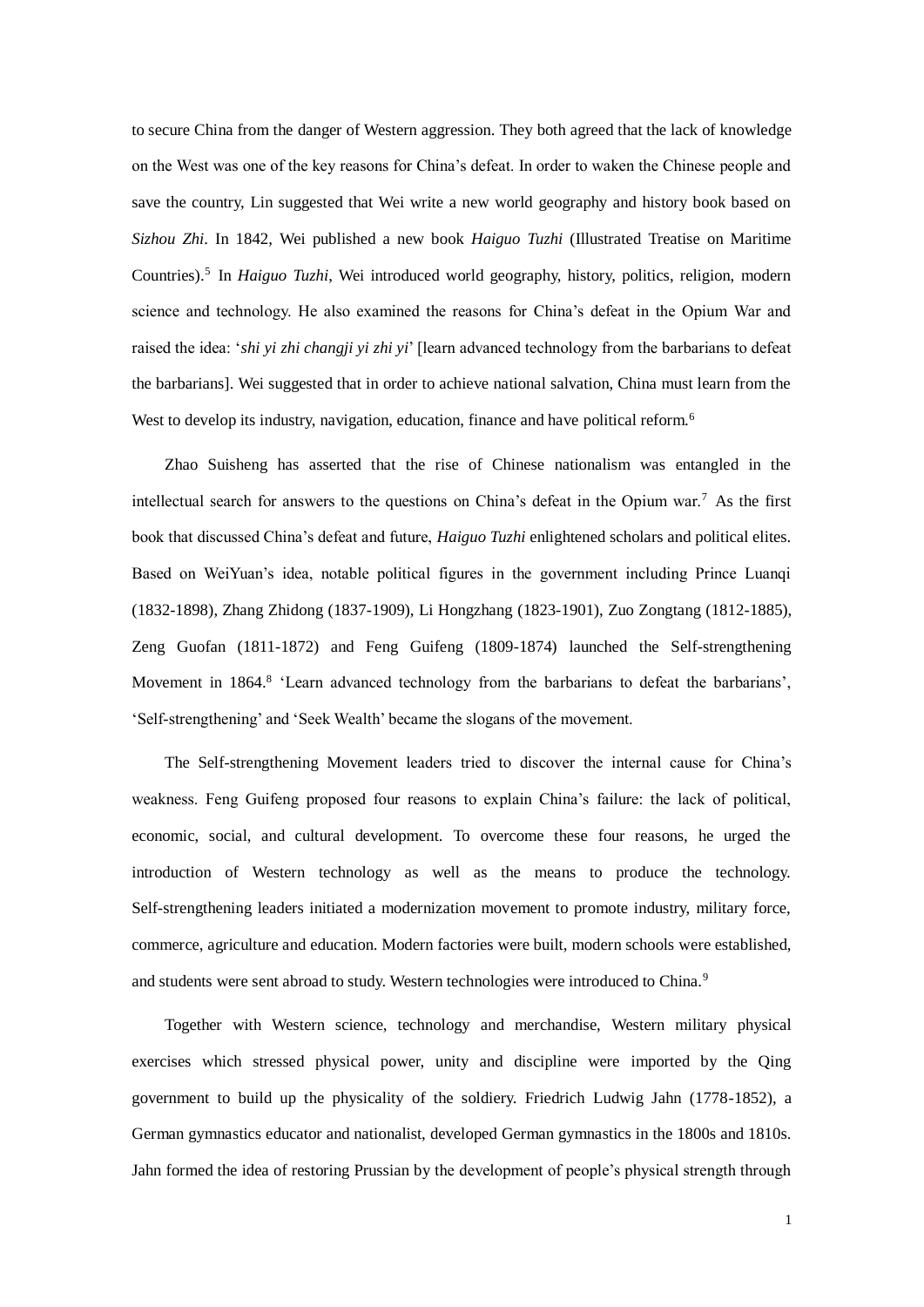the practice of gymnastics after witnessing Napoleon's aggression of his native land. He invented early models of the parallel bars, the rings, the balance beam and the vaulting horse and developed formation drills, weapon drills, running practice, jumping practice and other gymnastic drills. He opened the first open-air gymnasium in Berlin in 1811 and established the Turnverein, a gymnastic association, to train young people with both gymnastics and nationalistic ideas for the emancipation of their fatherland.<sup>10</sup> The system of Swedish gymnastics was formalized by Per Henrik Ling (1776-1939), a Sweden physical educator. Ling elaborated a system of gymnastics, exercises and maneuvers in the 1800s, divided into four branches: pedagogical, medical, military and aesthetic. He then obtained the co-operation of the Sweden government and created the Royal Gymnastic Central Institute in 1813 to train gymnastic instructors.<sup>11</sup> Both German and Sweden gymnastics became popular in Europe and the United States by the mid 19th century. They laid the foundation for modern gymnastics and physical education.

Foreign military officers were hired to train Chinese solders. Western military drills and gymnastics, based on German and Sweden gymnastics, were adopted by the army.<sup>12</sup> In the Xiang Army commanded by Zeng Guofan, Governor-General of Liangjiang, soldiers were required to practice gymnastics twice a day. 'The Work/Rest Rules' of the Xiang Army stated: 'Solders should practice gymnastics every morning and late afternoon. Officers should supervise these exercises.' Zeng Guofan believed that the army should build up its strength by practicing physical exercise every day. He explained the importance of physical exercise to the soldiers in the 'Instructions to New Soldiers' which was composed in the 1850s:

'Stick drills will build up your physical strength; spear drills will increase your flexibility; running and jumping will train your legs; sword drills will upgrade your skills; [formation](http://www.nciku.cn/search/en/formation) dills will train your body movements.'<sup>13</sup>

In the Huai Army commanded by Li Hongzhang, Governor of Zhili province, foreign military officers were employed to train solders with modern military techniques and exercises. English gymnastics were adopted by the Huai Army in the 1860s. Li Hongzhang sent seven officers to Germany to study in 1876. When they returned in 1879, they taught German gymnastics: formation drills, horizontal bar, parallel bars and gym-horse.<sup>14</sup>

With the implementation of Western military physical exercises in armies, political elites started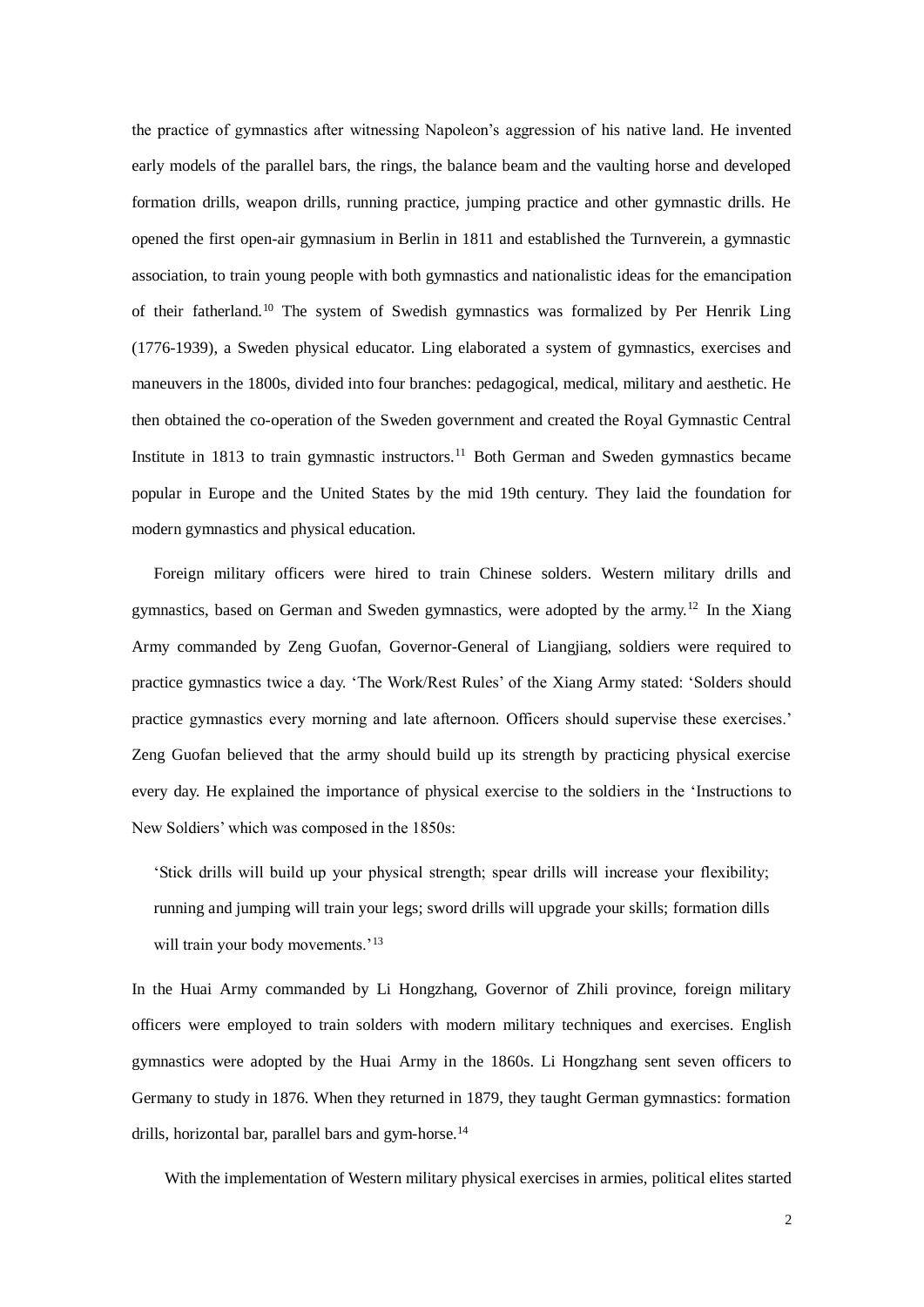to turn their eyes to the promotion of Chinese people's physical strength. Zhang Zhidong, Governor of Hunan and Hubei province and an important leader of the Self-strengthening Movement, stated, 'Gymnastics concerns the future of the country. If everyone is as strong as soldiers, China will be a powerful country.'<sup>15</sup> From this point on, the importance of Western sports in fitness promotion and national building began to be realized.

The Qing government established modern schools to train specialized personnel for the army and industry. Physical education was part of the curriculum. In the Tianjin Naval School, which was established in 1881, in physical education classes students practiced fence-play, stick play, boxing, dumbbells, soccer, hurdles, running races, skating, the gym horse, basketball and tennis. In the Jiangnan Naval School, established in 1890, all students were required to participate daily in physical exercise including mast climbing, swimming and group exercises. Inter-school competitions were held. Wang Boen, a student in the Tianjin Naval School recalled, 'Inter-school sports meetings were frequently held between the Navy School, Army School, Telegraph School and other schools in Tianiin.'<sup>16</sup>

The second half of the 19th century was a turning point in Chinese history. Facing Western aggression, political elites and scholars became the leading force that contributed to the formation of the ideas of 'Foreign Countries' and 'Western Civilization', and thus stimulated the emergence of a national consciousness by redefining China's position in the 'New World'. The Self-strengthening Movement symbolized the rise of an embryonic nationalism that focused on building up the strength of the Chinese nation to fight against the Western powers. During the following century, Chinese nationalism followed this theme. In this period, under the influence of this embryonic nationalism, Western sport was regarded as part of 'advanced Western technology', and served as a vehicle for the government to enhance China's military power.

## **Sport and Reformers' Attempt to Establish a Modern Nation State in the 1890s**

The Self-strengthening Movement failed to achieve its goal of building China into a militarily strong country. 30 years after the initiation of the movement, China was defeated by Japan in the Sino-Japanese War of 1894-1895. Political elites, activist reformers and scholars were aware that China's weakness existed not only on the technological and military side, but also attributed it to the